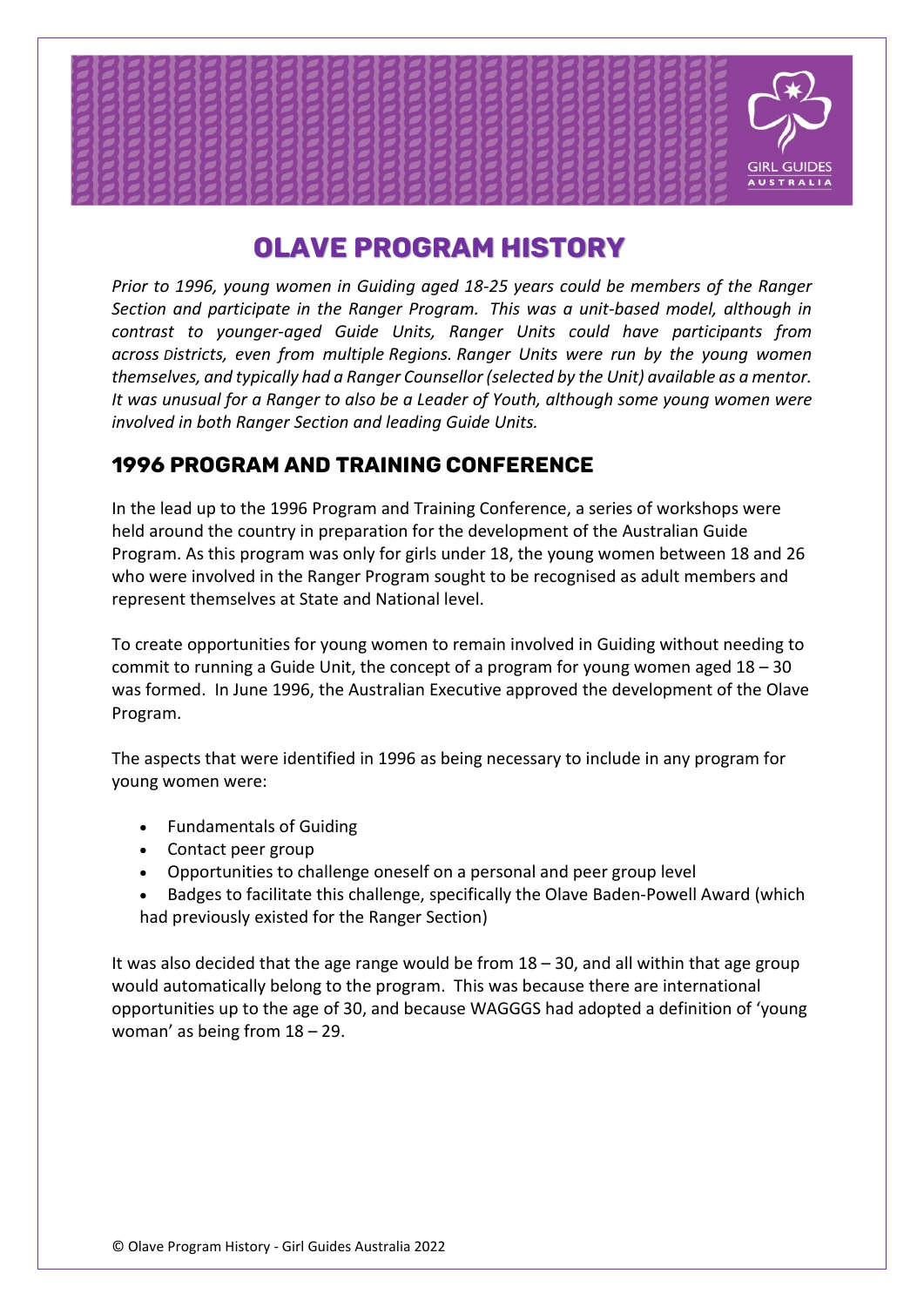## Our Past Our Present

A national Olave Program forum "Our Past Our Present" was held in Melbourne in 1998 which developed many of the key aspects of the Olave Program.  The inaugural National Olave Program Team was established; its members were Melissa Anderson, Kate Moore, and Maryanne Gunner (elections were to take place in April 1999).  Many states had a State Olave Program Chair, but they did not sit on the National Team.

#### Development of Structures

Between 1998 and 2002 was a period of formation for the Olave Program as it sought to develop structures and processes for the new program across Australia.  In 2003 the first face-to-face meeting of the National Olave Program Team with State Chairs took place, producing an Olave Program Operational Plan and the Olave Program Vision 'that the Olave Program is highly valued by Guiding and the wider community'.

Initially, the National Olave Program Team was made up of the National Chair, the Secretary, and the Treasurer.  Each member had a three-year term, but it was a rolling term so that there was one new member of the Team each year.  Most states followed the National Team model and had three people on their State Team.  There were no formal lines of communication between the National Team and the State Teams.

The first Guiding Overseas Linked with Development (GOLD) project also got underway that year with the Girl Guides Association of Thailand and Girlguiding UK.  GOLD is an international service project for Olaves. The project is a partnership project between two or more WAGGGS Member Organisations, aimed at developing Guiding in one of those organisations. The participating Member Organisations work together to determine what area of Guiding the recipient organisation wishes to focus on and the project is mapped out over a fixed term.  Girl Guides Australia has been involved in GOLD projects with the Girl Guide Association of Thailand (together with Girlguiding UK), as well as the Girl Guide Association of the Cook Islands (together with Girl Guiding New Zealand).

#### 10-year Anniversary

In 2006, the National Olave Program Team determined that a review of the Olave Program was necessary to help re-focus and expand the Olave Program.  Natasha Hendrick (one of the original State representatives who created the Olave Program) was appointed the facilitator of this process and worked with the National Olave Program Team to conduct the review. The Olave Program definition and Framework emerged as a result of this process. 

The motto 'Serve, Support, Succeed' was also developed around the same time.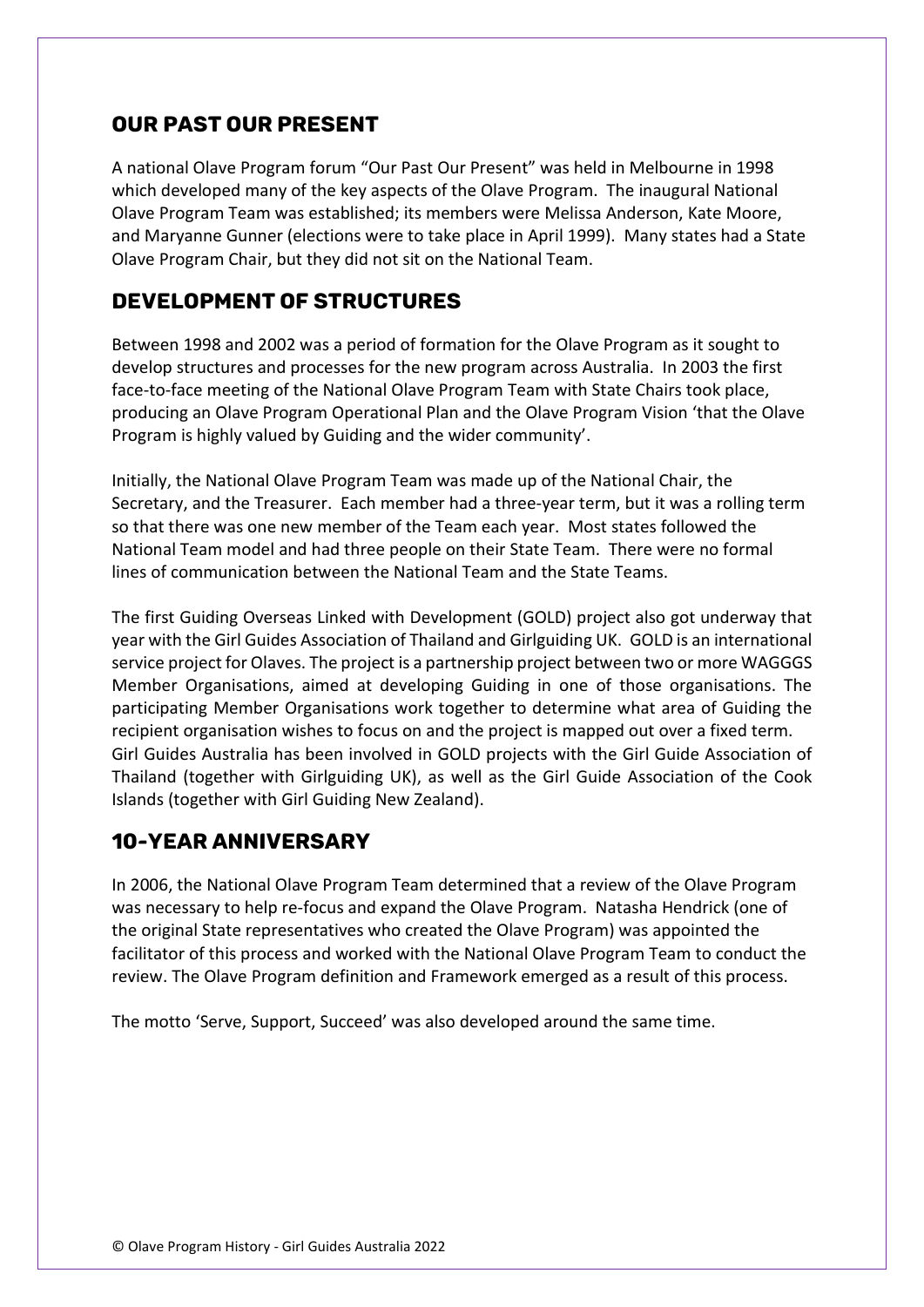## 2006-2012

Across 2008 / 2009, the National Olave Program Team followed the lead of the other national departments and restructured to its current form of a National Olave Program Committee consisting of the Olave Program Manager, Olave Program Assistant Manager (if appointed) and State Olave Program Managers.  The National Olave Program Manager received equal recognition with the other volunteer departments (instead of being represented by the Program Manager).  State Olave Program Managers were all granted places on the State Management Committees (or equivalent) around this time, providing a much greater voice for young women in Guiding.

In 2009 the Olave Program developed the Mobile Phone project, which was launched at Girls Celebrate in 2010.  This was a project in partnership with Clean Up Australia Day to encourage the recycling of mobile phones, which ran until 2012.

The Olave-Baden Powell Award was updated in 2010 to reflect the six aspects of the new Olave Program Framework, and the AGP-OP Link Badge was introduced in 2011 to encourage 16 and 17-year-old Guides to explore the Olave Program. The first Guide's Guide to the Olave Program was launched in 2011. The Olave Challenge award was launched in June 2012.

A new GOLD project was launched in 2012. Olaves from Australia worked together with Girl Guiding New Zealand to deliver training in the Cook Islands through annual visits for 3 years.

# 2013: Olave Program Review

In 2013 the Olave Program Review process began, with the purpose of examining all aspects of the Olave Program to ensure it remains relevant for both current and future Olaves.

A comprehensive research program underpinned the review and incorporated desktop research, focus groups, consultation meetings and surveys.

- 32 focus groups held throughout Australia captured the views of 350 members.
- 435 members responded to the main Olave Program Survey, including 57 youth members, 239 Olaves and 139 adults aged 30 years or over.
- Secondary desktop research was undertaken on a number of Girl Guiding and Girl Scouting organisations as well as voluntary youth organisations in Australia.

A number of recommendations were made in the Olave Program Review Report (with the assistance of external consultant, Kim Parish), which were approved by the Australian Guiding Committee and the Girl Guides Australia Board in August 2014.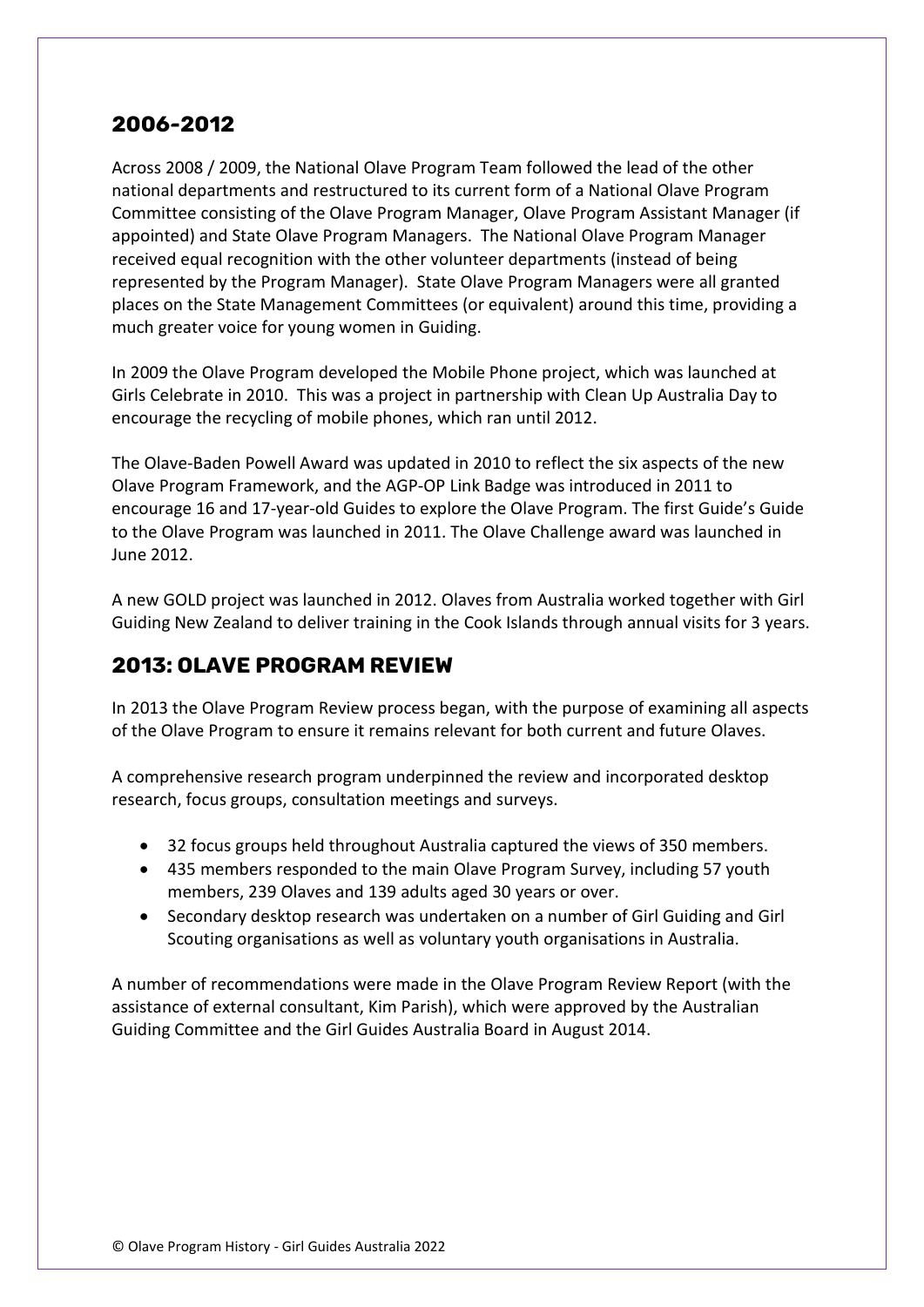Following this review a number of improvements were made and an ongoing project called Olave Program Ignite was launched in 2015 to implement the recommendations of the Olave program Review Report across 2015 and 2016.

One of the recommendations of the Olave Program Review was a new Olave Program Framework incorporating the areas of community, adventure, and self-development.

A national online and in person event Spark! was held in September 2015 to launch the outcomes of the Olave Program Review and Olave Program Ignite.

3 before 30 was a PR initiative for Olaves to share their three goals they want to achieve before they turn 30.

Inspire, An Introduction to the Olave Program was launched 2015. Inspire is a one-hour program for Olaves to run in Guide Units of all ages to introduce them to the Olave Program and facilitate connections between Olaves, Guides and Unit Leaders. Inspire introduces the Olave Program Framework areas of community, adventure, and self-development.

## Implementation of the Olave Program Review

In 2016, the Olave Program Awards were reviewed to align to the new Olave Program Framework (Community, Adventure and Self-Development), with updated Olave Baden-Powell Award Syllabus, Olave Challenge Syllabus, and AGP-OP Link Badge Syllabus launched in 2017.

The Guide Your Money program was developed for Olaves with the aim of building financial literacy and wellbeing. The program uses a proven learning approach and includes links to reliable resources and information. The program was developed by Colleen Fitzgerald, Monica Gyoery, Jill Pleban and Sharon O'Brien. The program had a number of partners and consultants including Financial Literacy Australia, JiMo Partners, Rooftop Social, and RTO Advance, contributing funding, support, and expertise. The draft program was piloted and reviewed by Olave Program Peer Groups from New South Wales, South Australia, Victoria, and Western Australia.

One of the recommendations arising from the Olave Program Review was the establishment of the role of Olave Program Mentor. This role is for more experienced Olaves to provide advice and support to enable other Olaves to explore and take on project, committee, and event management responsibilities. This provides an additional challenge for women who have been involved in the Olave Program for several years and who have a wealth of networks, skills, and experiences to share with younger Olaves. The Olave Program mentor was never formally adopted and remains an informal arrangement for Olave Program